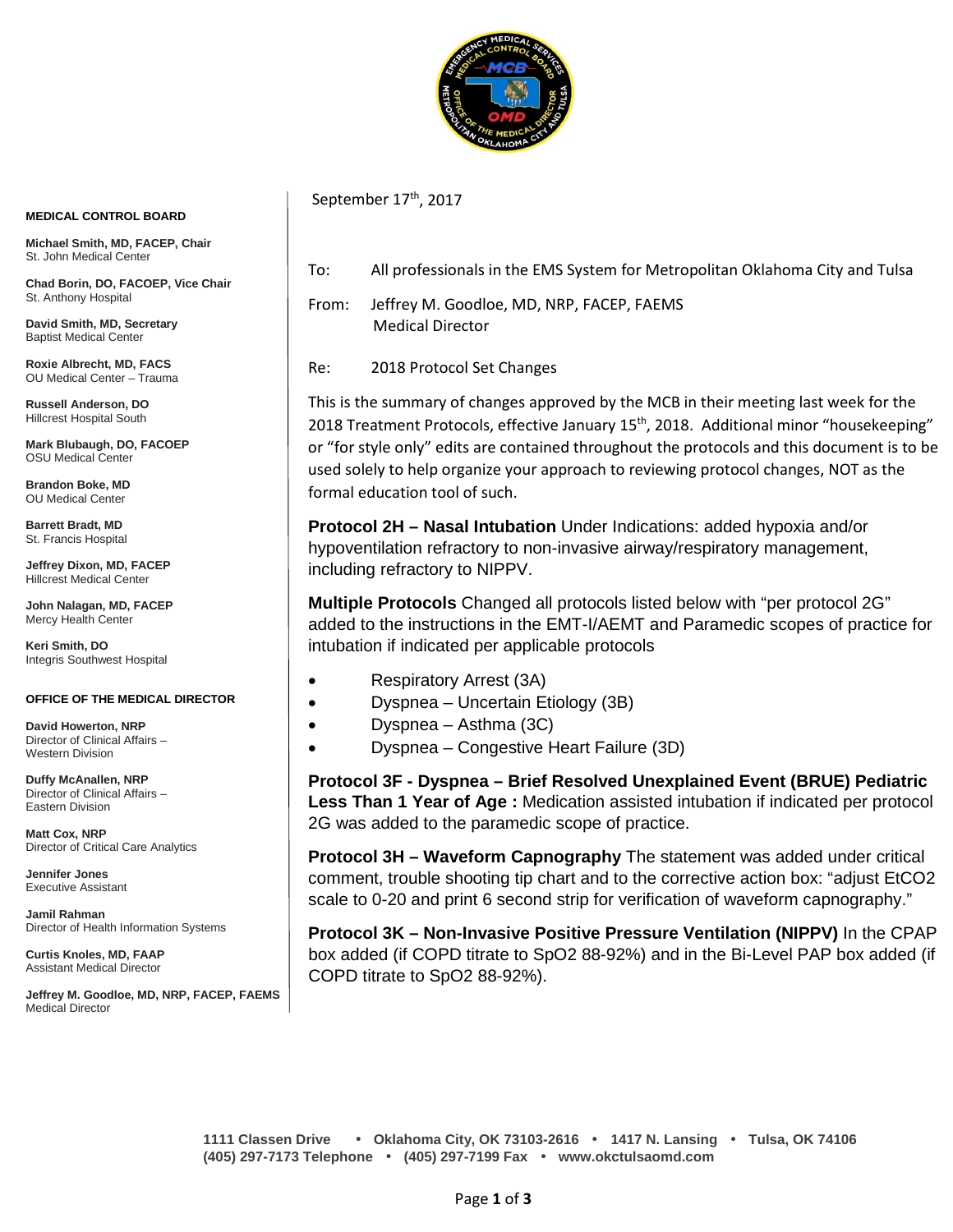

**Protocol 4A – Resuscitation (CPR)** specified use of metronome and ResQPUMP within 2 minutes.

**Protocol 4B – Resuscitation Team Roles** In the P2 box, specified use of metronome and ResQPUMP within 2 minutes.

**Protocol 4C – Automated External Defibrillation (AED)** Added continue chest compressions while AED is charging and removed continue CPR while applying pads.

**Multiple Protocols** Added "deploy ResQCPR within 2 minutes"

- Asystole (4F)
- Ventricular Fibrillation/Pulseless Ventricular Tachycardia (4G)
- Pulseless Electrical Activity (4H)
- Specific Causes of Cardiac Arrest (4I)

### **Protocol 4G - Ventricular Fibrillation/Pulseless Ventricular Tachycardia**

- If 100 kg or greater weight, initiate double sequential defibrillation after the first 360J defibrillation
- Changed epinephrine to: repeat every 3-5 minutes to a maximum cumulative dose of 3mg (this is for VF only, asystole and PEA remains without max dose)

**Protocol 4I – Specific Causes of Cardiac Arrest** Added to treatment priority box that calcium chloride is the first medication given for suspected hyperkalemia.

### **Protocol 5A – Chest Pain Uncertain Etiology**

- "O2 if indicated" was removed from the treatment priority box
- Treatment priority box changed from "3 in 5 minutes" of patient contact to "2 in 5 minutes" of patient contact
- In the EMT scope of practice the word ONLY was added to O2 via NC or NRB **ONLY** if dyspnea or pulse ox <94% at room air.

**Protocol 5B – Acquiring & Transmitting 12-Lead ECGs** added under contraindication: "If transferring facility has already obtained 12-lead ECG confirming STEMI prior to EMS arrival, transport is not to be delayed in an effort to obtain additional 12-lead ECG by arriving EMS professionals. Serial 12-lead ECG(s) for transmission to receiving facilities is/are to be obtained during transport."

# **Protocol 5C – Acute Coronary Syndrome**

- "O2 if indicated" was removed from the treatment priority box
- **Avoid** O2 by NC unless dyspnea or pulse ox <94% at room air
- Added Team Roles Diagram new role specification for treatment efficiency

**Protocol 6A – Stroke** In the EMT scope of practice the word ONLY was added to O2 via NC or NRB **ONLY** if dyspnea or pulse ox <94% at room air.

**1111 Classen Drive** • **Oklahoma City, OK 73103-2616** • **1417 N. Lansing** • **Tulsa, OK 74106 (405) 297-7173 Telephone** • **(405) 297-7199 Fax** • **www.okctulsaomd.com**